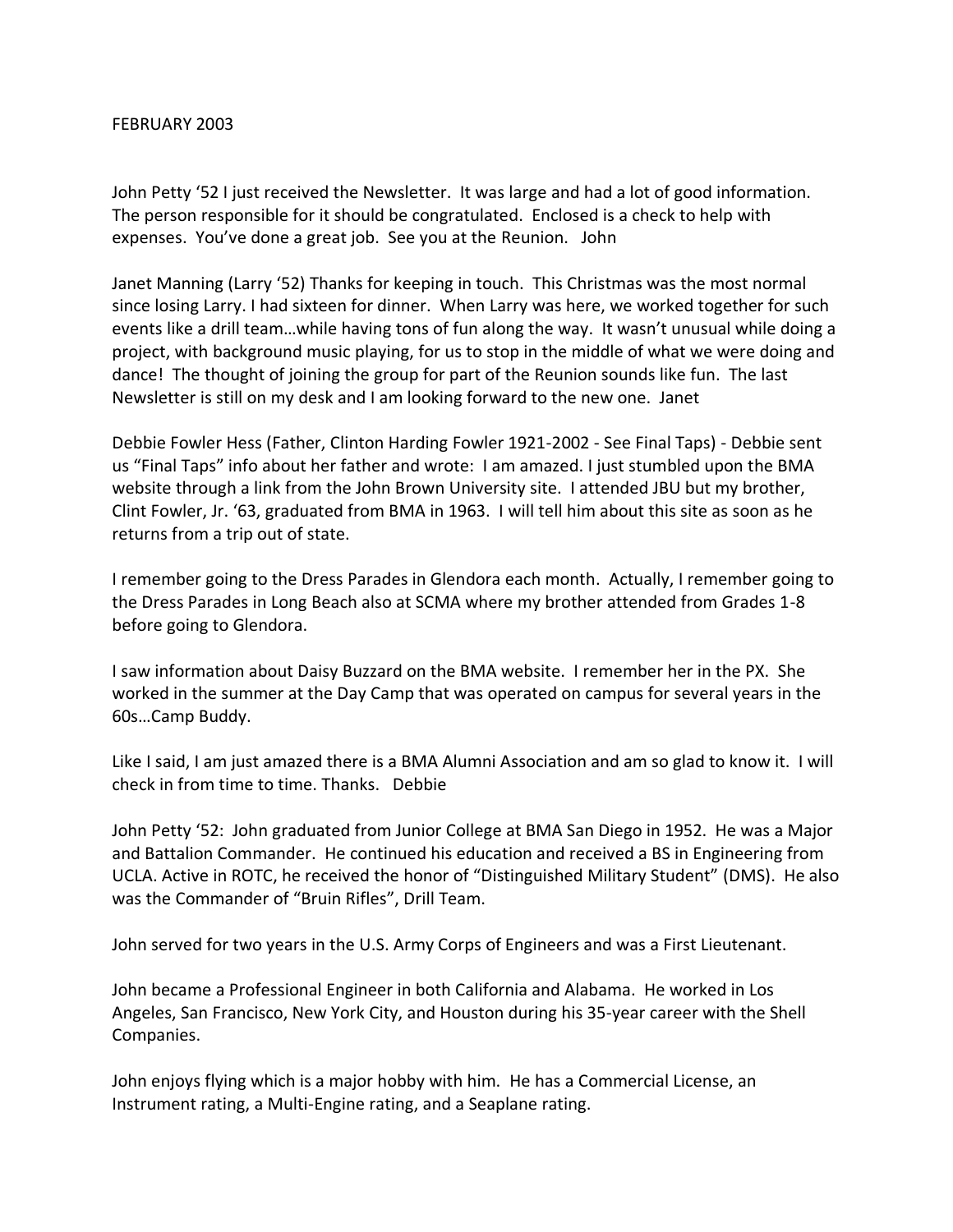John Petty has supported the BMA Alumni Association for many years and has attended most Committee Meetings. He says he will see us at the Reunion in Glendora.

Jose Y. Lauchengco, Jr. '55 Jose was Valedictorian for the BMA Class of 1955. He graduated with a BA Degree from the University of the Philippines and a Masters in Business Administration from USC in 1964. He served as a regular officer in the Philippine Army (Ranger). He was an entrance scholar and Corps Commander of the ROTC. Jose further received his Juris Doctor from Loyola University of Los Angeles in 1971.

Together with his wife Elisabeth, Jose has four children. He is very proud of his children who are all college graduates…Birthe, cum laude from Harvard University, Martina from Stanford and she attained her Masters Degree as well, Duane from West Point, and Lance from West Point.

During a distinguished legal career, Jose has served on commissions, worked on behalf of the Government, served as lead counsel in a Securities and Exchange Act litigation, and has assisted in the formation of a National Bank. He has participated in educational programs and has lectured. He is rated "AV" in the Martindale-Hubbell Law Directory, the highest rating any lawyer can receive. Among many honors, he has received a Commendation from the City of Los Angeles for outstanding services.

Full Bio [added 09/05]: Fcd online The Impeccable Life of a Criminal Lawyer

JOSE Y. LAUCHENGCO, JR. received his Juris Doctor from Loyola University of Los Angeles, California in 1971. He graduated with a Masters in Business Administration from the University of Southern California in 1964 and Bachelor of Arts from the University of the Philippines. He was an entrance scholar and Corps Commander of the ROTC. He was Valedictorian at Brown Military Academy, San Diego, California, Class of 1955. Mr. Lauchengco served as a regular officer in the Philippine Army (Ranger), Serial 0-4529. He is rated "AV" in the Martindale-Hubbell Law Directory, the highest rating any lawyer can receive.

Together with his wife, Elisabeth, Mr. Lauchengco has four children: Birthe who graduated cum laude from Harvard University in 1991; Martina who graduated from Stanford University in 1992 and attained her Masters in 1993; Duane, who graduated from West Point in 1994; and, Lance, who also graduated from West Point in 1995.

Lauchengco has represented the government of the Philippines in Republic of the Philippines vs. Ferdinand Marcos and Imelda Marcos in Los Angeles in freezing the defendants' funds in California. He represented Victor B. Lovely Jr. in In re: Victor B. Lovely, Jr., Federal Grand Jury Proceedings in which the United States sought to obtain evidence against Senators Benigno Aquino, Raul Manglapuz and Jovito Salonga, Congressman Raul Daza, and Steve Psinakis, among